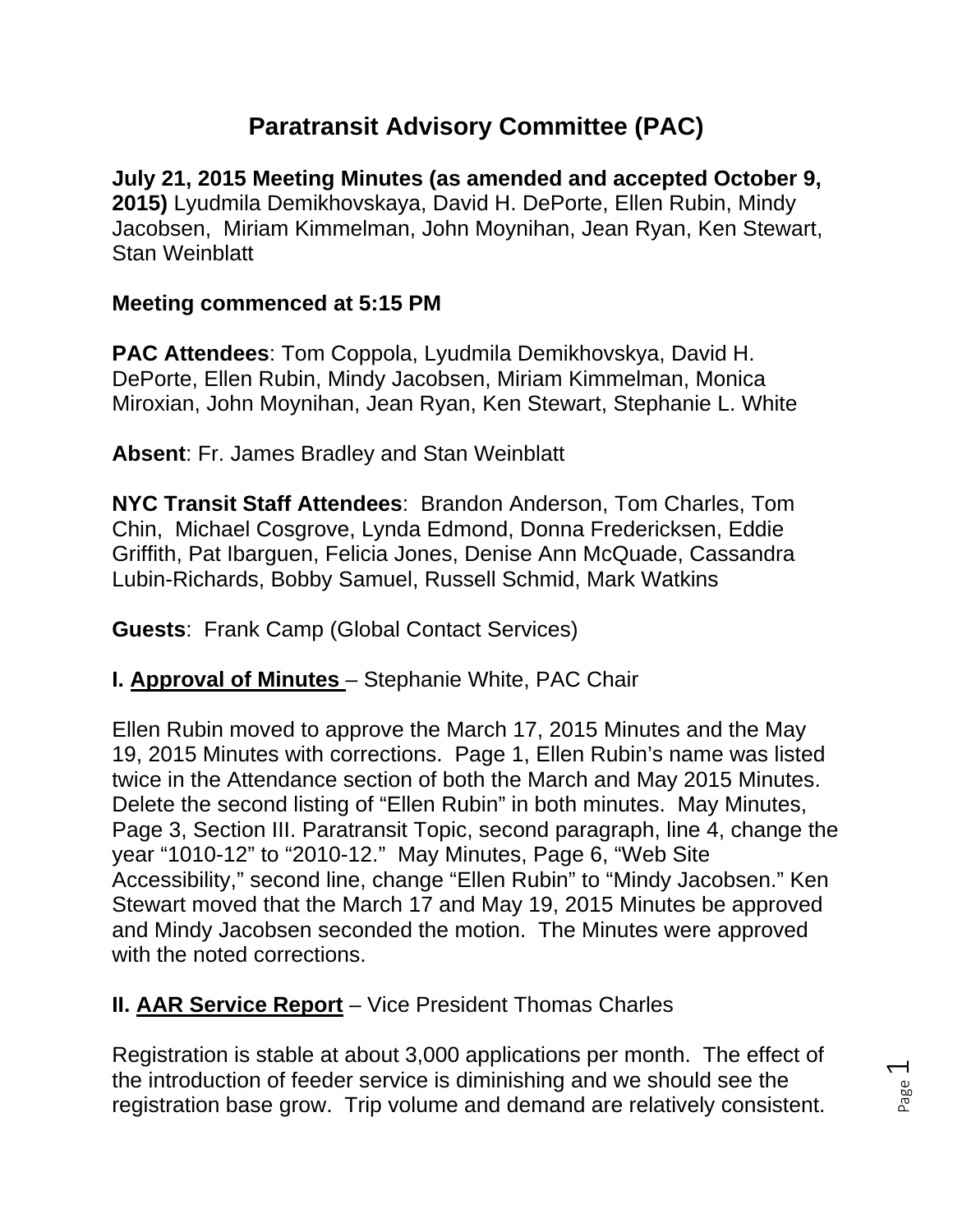In February and March 2015 the carrier no-show rate increased from 3% to 4%. Winter weather also affects the trip demand: 11,352 Saturday trips in March 2014 versus 10,742 in March 2015. The number of cancellations increased because of winter storms. Early cancellations were 94,019 in February 2015 and 95,234 in March 2015. Late cancellations were 17,852 in February 2015 and 19,803 in March 2015.

The Vice President reviewed highlights of March 2015 versus April 2015 statistics.

- AAR registrants increased from 136,070 in March 2015 to 136,693 in April 2015.
- Trips completed decreased from 561,517 in March 2015 to 558,795 in April 2015.
- On-time Performance increased from 87.5% in March 2015 to 89.9% in April 2015. Weather is a significant factor in OTP.
- Total No-Shows decreased from 16,159 in March 2015 to 14,104 in April 2015.
- On-time performance based on appointments increased from 80.0% in March 2015 to 85.0% in April 2015.
- Average reservation answering speed was 1 minute and 22 seconds in March 2015 and 35 seconds in April 2015.
- Average reservation talk time was 4 minutes 34 seconds in March 2015 compared to 4 minutes 32 seconds in April 2015.
- Average answering speed for Transit Services was 58 seconds in March 2015 compared to 27 seconds in April 2015.
- Average Travel Services talk time was 2 minutes 23 seconds in March 2015 compared to 2 minutes 19 seconds in April 2015.
- Complaints were 3,826 in March 2015 and 3,140 in April 2015, a 17.9% decrease.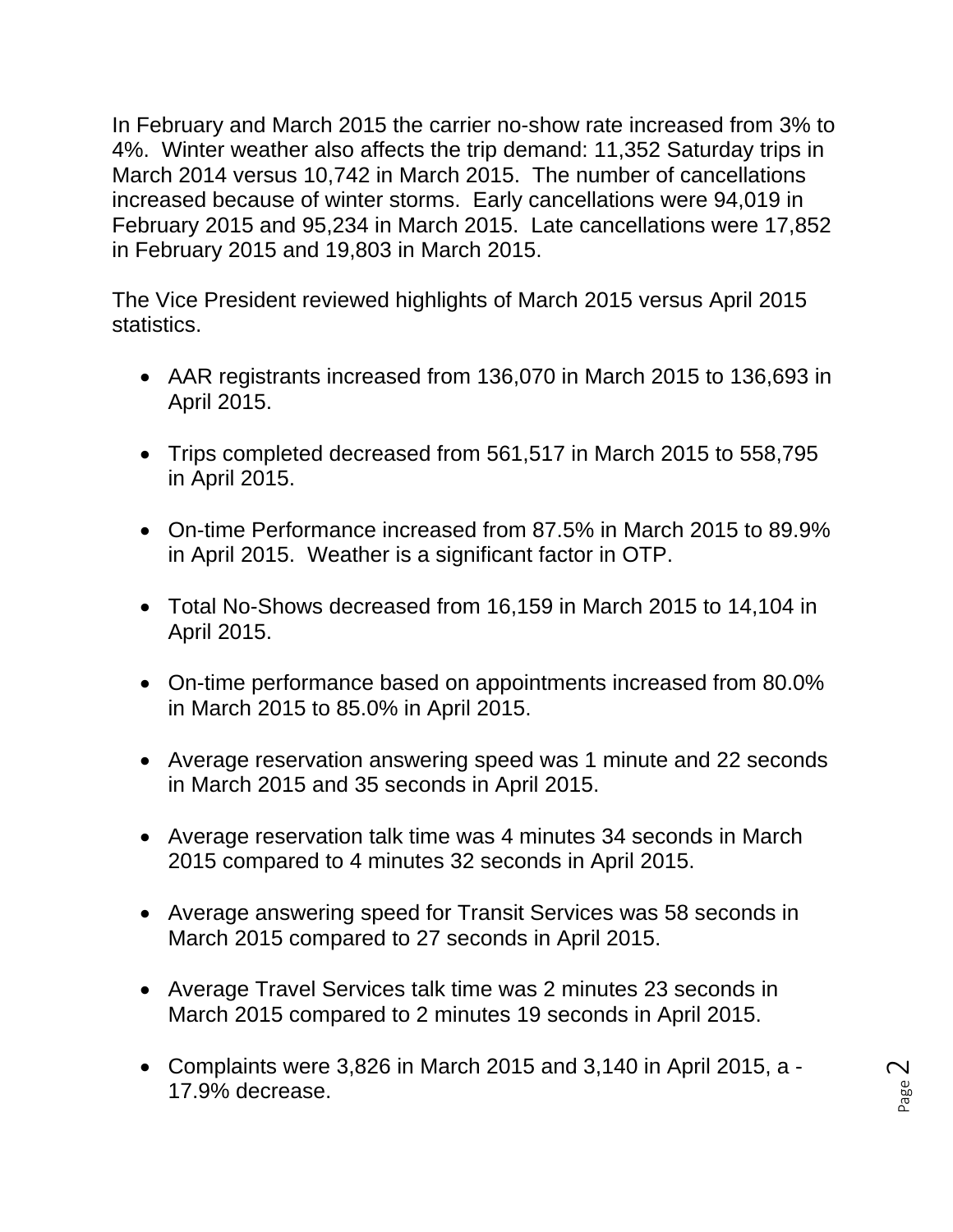- There were 5.0 complaints per thousand boardings in March 2015 and 4.1 in April 2015, an 18.5% decrease.
- Total boardings were relatively consistent at 769,511 in March 2015 and 774,742 in April 2015, a 0.7% increase.
- Commendations were 409 in March 2015 and 418 in April 2015.
- The Vice President clarified that answering speeds improved as the weather improved and total boardings includes AAR customers, guests, and PCAs.

#### III. Paratransit Topic – Vice President Thomas J. Charles

The Vice President reported on NYC Transit's response to the City Council's requests from the April 23 Hearing. The City Council questioned if the PAC was a functioning advisory body.

Subsequent to the April 23 City Council Hearing, the following have been implemented in response to requests:

- 1) A list of the PAC Members, including their affiliations and borough of residence are on the website, www.MTA.info
- 2) Approved Minutes of PAC Meetings are on the website
- 3) PAC Guidelines are on the website
- 4) PAC Membership Criteria are on the website

Jean Ryan commented that she was at the hearing before the City Council Transportation and Aging Committee and stayed until the end.

The PAC did not agree to a formal public comment period prior to PAC meetings. The PAC cited negative experiences in the past and felt that sufficient feedback was being given to them through organizations, the community and their own experiences. In particular, PAC Chair Stephanie White stated that she receives a great deal of feedback from AAR users. Tom Charles also discussed a growing tendency among some public officials to require that anyone elderly be automatically eligible for AAR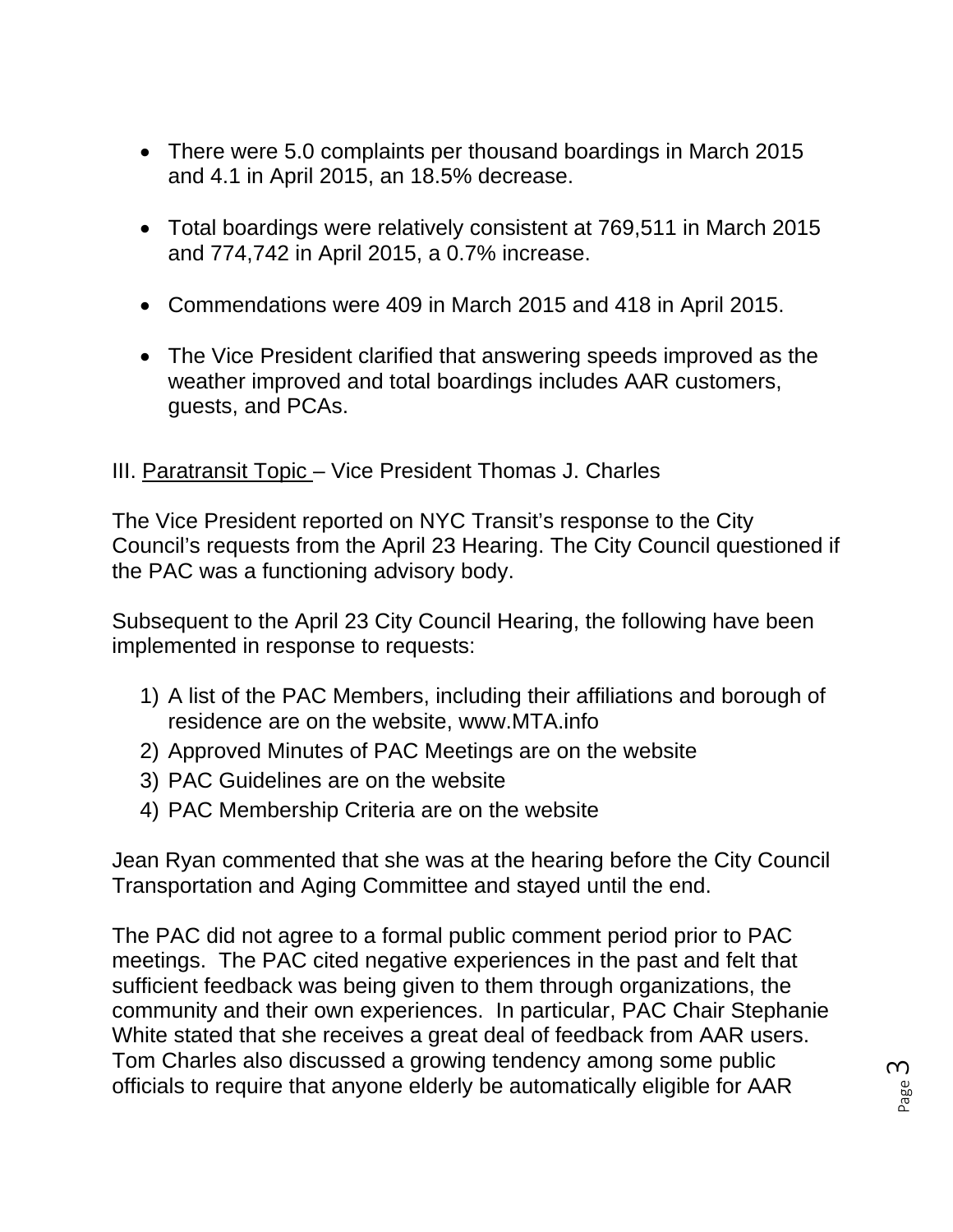service. A NY State bill has been sponsored to make everyone 80 years or older automatically eligible for paratransit service. This is a problem for AAR because we need to know the needs of those applying for service. For example, does the applicant have Alzheimer's and require a PCA?

Tom Charles explained that our recertification protocols are an individualized process where each applicant/registrant is independently determined to be eligible or not. Age is not a factor in the ADA criteria for eligibility, nor is a medical diagnosis. There are important reasons for in person assessments, especially the elderly when there is a diagnosis of any stage of dementia and/or Alzheimer's. We also need to establish a baseline assessment regardless of age. Every Access-A-Ride applicant must undergo an in-person assessment that is pivotal in determining whether their condition prevents the use of regular fixed-route transit service. This process is in full compliance with the guidelines of the Americans with Disabilities Act for the delivery of paratransit service.

There is an eligibility category called "Continual". This is considered for individuals who cannot use regular NYC Transit buses or subways under any circumstance and whose disability is determined unlikely to improve and likely to become more severe. Customers who have continual eligibility do not need to be recertified every five years and do not have to return to an assessment center. Instead, these customers are sent a form every five years requesting current information in order for AAR to verify and update records. For reasons stated above, this category is not universal nor is it for every registrant.

A discussion followed about the problems such legislation would cause and the importance of PAC members sharing their concerns with their legislators.

#### IV. PAC Topic – Operational Issues

1) How does AAR calculate on-time performance (OTP) if the estimated time of arrival (ETA) changes?

Miriam Kimmelman opened the discussion by asking if the pickup time changes when an ETA does. David DePorte responded this is inaccurate. Tom Charles offered to explain how ETAs work.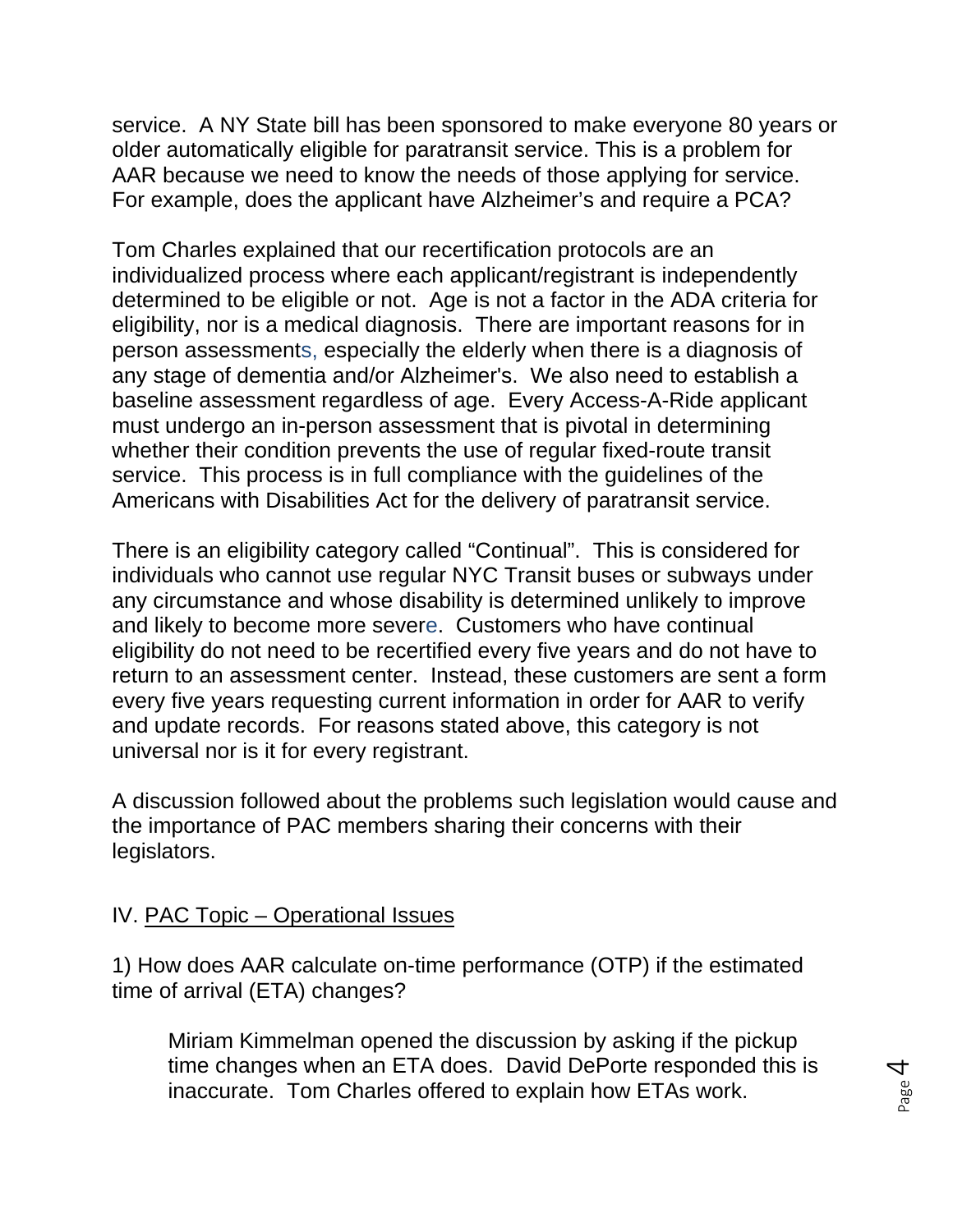ETAs are calculated by the AAR scheduling and dispatch system and updated with real-time information available through the Automatic Vehicle Location Monitoring (AVLM) devices on vehicles. There are some exceptions such as when newly deployed vehicles have pending installation. ETAs are a dispatch tool and do not change the stated pickup time for a customer nor impact OTP. To be considered on time, an AAR vehicle must arrive within the 30-minute wait-window that starts at time of stated pickup. For example, if a customer has a 9:00 AM pickup with a 9:40 AM ETA, the vehicle must still arrive between 9:00 AM and 9:30 AM to be considered on time.

AAR is in the process of adding AVLM to 200 new vehicles.

2) Equipment Classification System. Are motorized/power wheelchairs that fit in a 30" x 48" envelope scheduled on MV-1 vehicles?

Tom Charles explained that originally MV1s were considered to have two wheelchair positions but NYSDOT regulations now limit them to one wheelchair position. As such, customers are excluded from MV1s if they travel with a guest or PCA who also uses a wheelchair. Customers using an oversized wheelchair, a wheelchair scooter or specially have required a lift cannot be scheduled on a MV1.

The Equipment Categories are: Support Cane

 Artificial Limb/Prosthesis Braces Crutches Double Wheelchairs Lift Required Oversized wheelchair Oxygen tank **Respirator**  2 Seats ambulatory **Wheelchair Walker** Wheelchair Scooter

V. Member Feedback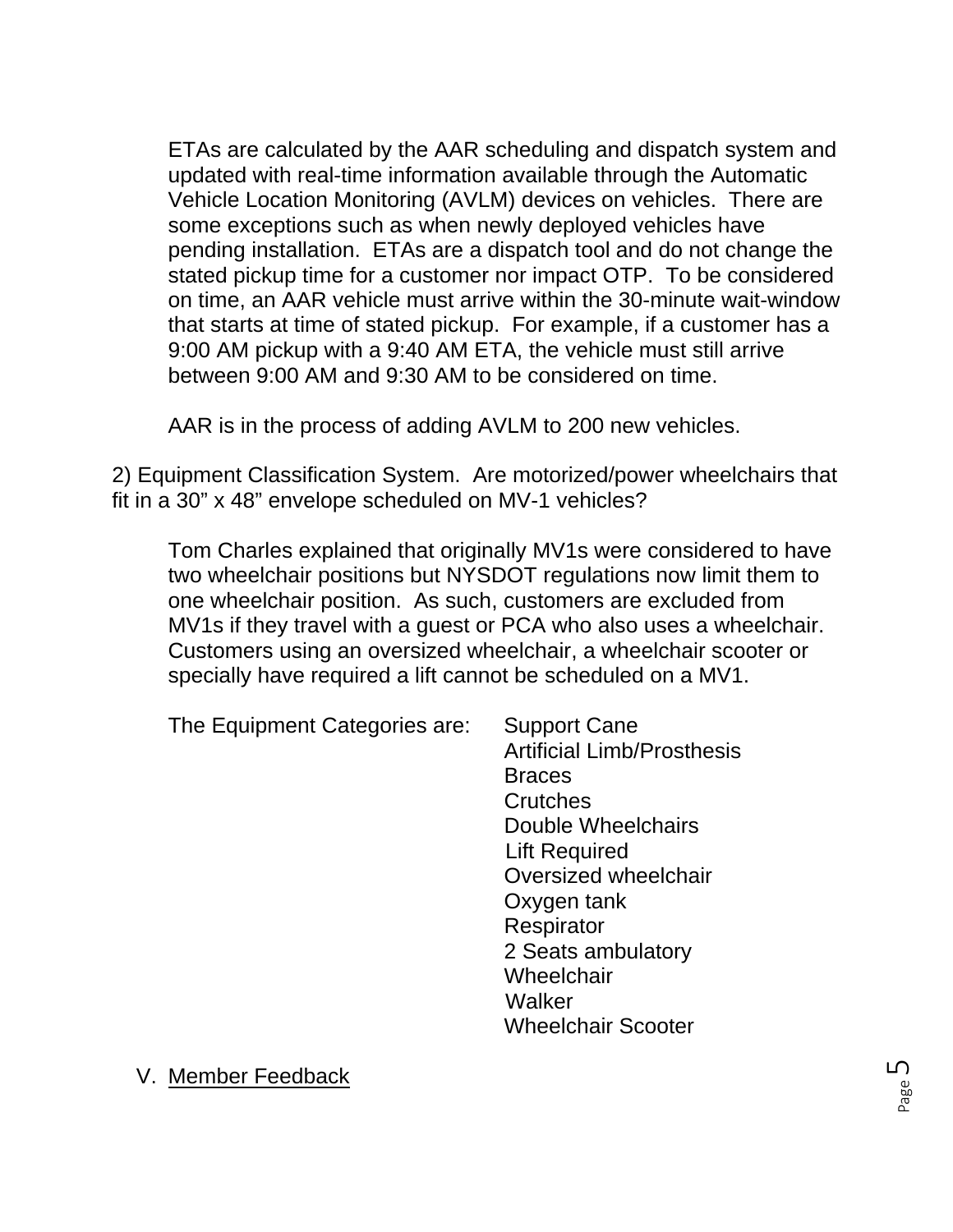The PAC provided feedback on AAR service based on their experiences and the experiences of their constituents. Open dialogue ensued.

#### **Feeder Service**

David DePorte asked for clarification of feeder service. Tom Charles explained that feeder service has been in play for some time and, as a result, some customers have not recertified. Most AAR customers are receiving door-to-door service. Now that trip volume and demand have stabilized, we anticipate future demand to increase.

#### **Reservations**

Luda Demikhovskaya stated that when she calls Reservations between noon and 1:00 PM, her call isn't picked up right away. Rather, she hears a recorded response saying, "Thank you for calling." Tom Charles responded that on some days there are service interruptions, but when they occur the queues are usually brought back to normal fairly quickly. Mr. Charles said there is higher call volume between 3:30 PM and 5:00 PM and we will suggest to customers to call earlier for a reduced wait time.

### **Eligibility**

Ken Stewart inquired as to how we monitor our customer base to know which customers no longer use AAR due to moving away or passing away. Tom Charles explained that customers who have not used AAR in 24 months are sent a letter asking if they still need the service. From those mailings, we learn of deaths and those who have moved. Another way we learn of deaths and customers who have moved away is by returned "On The Move" paratransit newsletters. Those who are merely not using the service are put into inactive status; their eligibility has not been cancelled and they can return to using the service upon request.

### **Scheduling**

John Moynihan discussed his experiences when taking AAR to a cross-jurisdictional transfer location between New York City and Westchester at 4340 Boston Road (at Ropes Avenue/IHOP) and needed to allow 35-45 minutes to make this transfer.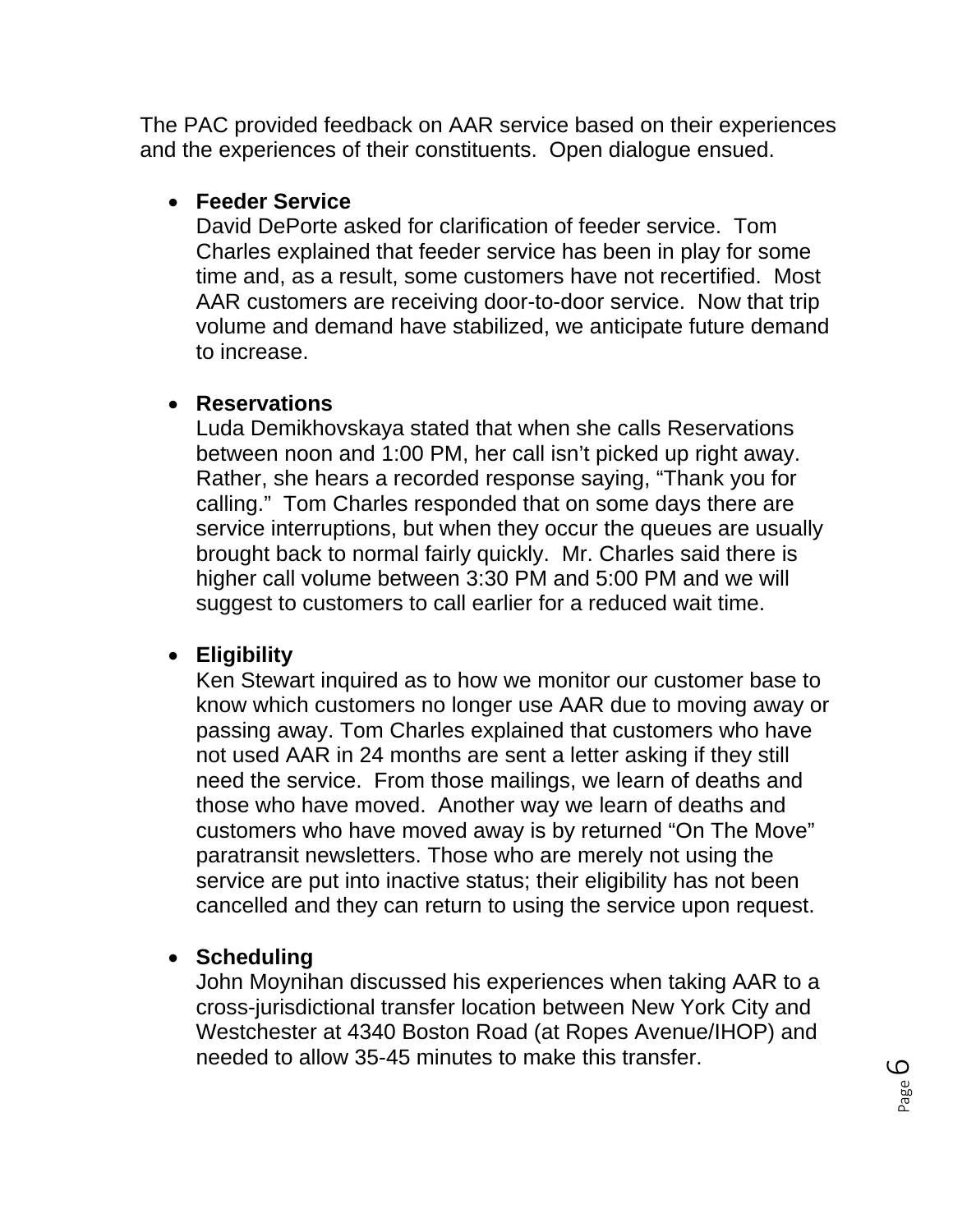Jean Ryan offered that problems like John's arise when one has to take multiple Paratransit trips in a day. She had a trip within Manhattan and was picked up an hour after the scheduled time and completely missed her meeting. Her return pickup to Brooklyn was going to be 90 minutes late. She was going to miss a medical appointment. She opted to take a fixed-route bus home.

Ms. Demikhovskya offered that Members from DIA and other groups she represents have commented about waiting for an hour in the heat. Additionally, she noted that she now has to allow for longer travel time when making reservations. Tom Charles offered that we having been reducing dependency on broker service which may have had an impact on schedules. Other factors affecting travel time are NYC construction, lower fuel costs that encourage more individuals to drive, Vision Zero, and car services such as Uber bringing more vehicles on the road.

#### **IVR Pending Vehicle Arrival Notifications**

J. Ryan and D. DePorte – Both said they didn't receive IVR notification of an impending arrival of vehicle recently. T. Charles explained that we recently experienced telephone system software problems. The latest update will be done on Thursday, July 23.

#### **Comment Line**

Stephanie White asked if customers should report to AAR when another passenger is distracting the driver. Ken Stewart offered that the driver be encouraged to report such a customer.

Tom Charles responded that many drivers submit incident reports and they are followed up. Furthermore, customers should report such issues to the AAR Comment Line for appropriate follow-up.

Felicia Jones reminded all that the Comment Line was option #8.

Ms. Ryan inquired if the Comment Line was busy. Felicia Jones reported that the busiest times are lunch and 3:30 PM. It's usually than a two-minute wait to reach a Comment Line associate. Talk time is typically 4-5 minutes. Tom Charles added that we have recently increased staff on the Comment Line.